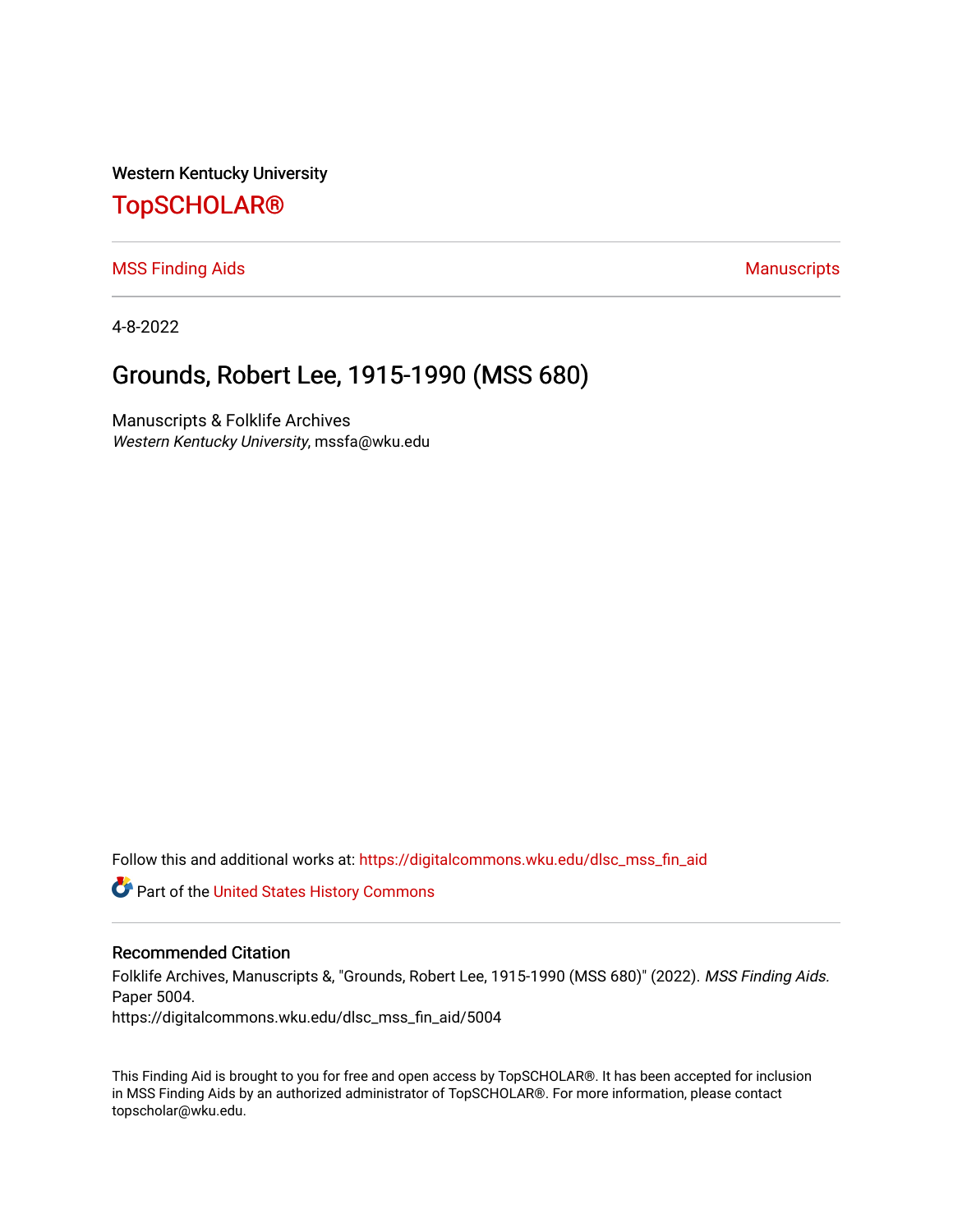Manuscripts & Folklife Archives Department of Library Special Collections Western Kentucky University Bowling Green, KY 42101-1092

#### *Descriptive Inventory*

### **MSS 680 GROUNDS, Robert Lee, 1915-1990**

1 box. 8 folders. 146 items. 1935-1946. Originals, photographs.

1997.249.1

#### *COLLECTION NOTE*

This collection consists of papers and photographs relating to the Civilian Conservation Corps (CCC) and World War II service of Robert Lee Grounds of Warren County, Kentucky. Grounds enrolled in the CCC in August 1935 at Fort Knox, Kentucky and worked as a laborer at Fort Knox; he then worked at the Alpine, State Line, and Jackson camps in Wyoming as a member of Company 2508 and 2509. He was discharged from the CCC in March 1937. In 1941, Grounds entered the U.S. Army and served as a heavy machine gunner and supply clerk.

Folders 2-5 contain service records and photographs documenting Grounds's CCC service in Wyoming. Folder 6 contains Army service documentation relating to Grounds and his brother, Maxie E. Ground. Folder 7 contains snapshots made during Grounds's World War II service. Folder 8 contains three clippings of a well-known photograph of the defendants at the Nuremberg trials; the line of military police standing behind them is identified by surname and includes Maxie Ground.

## *SHELF LIST*

| BOX <sub>1</sub>    | <b>Robert L. Grounds</b>                                                                                                                  | 1935-1946 | 146 items |
|---------------------|-------------------------------------------------------------------------------------------------------------------------------------------|-----------|-----------|
| Folder 1            | Inventory                                                                                                                                 |           | 1 item    |
| Folder <sub>2</sub> | <b>Civilian Conservation Corps service record</b><br>and discharge certificate                                                            | 1937      | 2 items   |
| Folder <sub>3</sub> | 2509th Company, Civilian Conservation Corps,<br>State Line Camp, Grover, Wyoming - booklet<br>containing history, personnel and snapshots | 1935-1936 | 1 item    |
| Folder 4            | 2508 <sup>th</sup> Company, Civilian Conservation Corps,<br>Alpine Camp, Wyoming – Photograph album                                       | 1935-1936 | 1 item    |